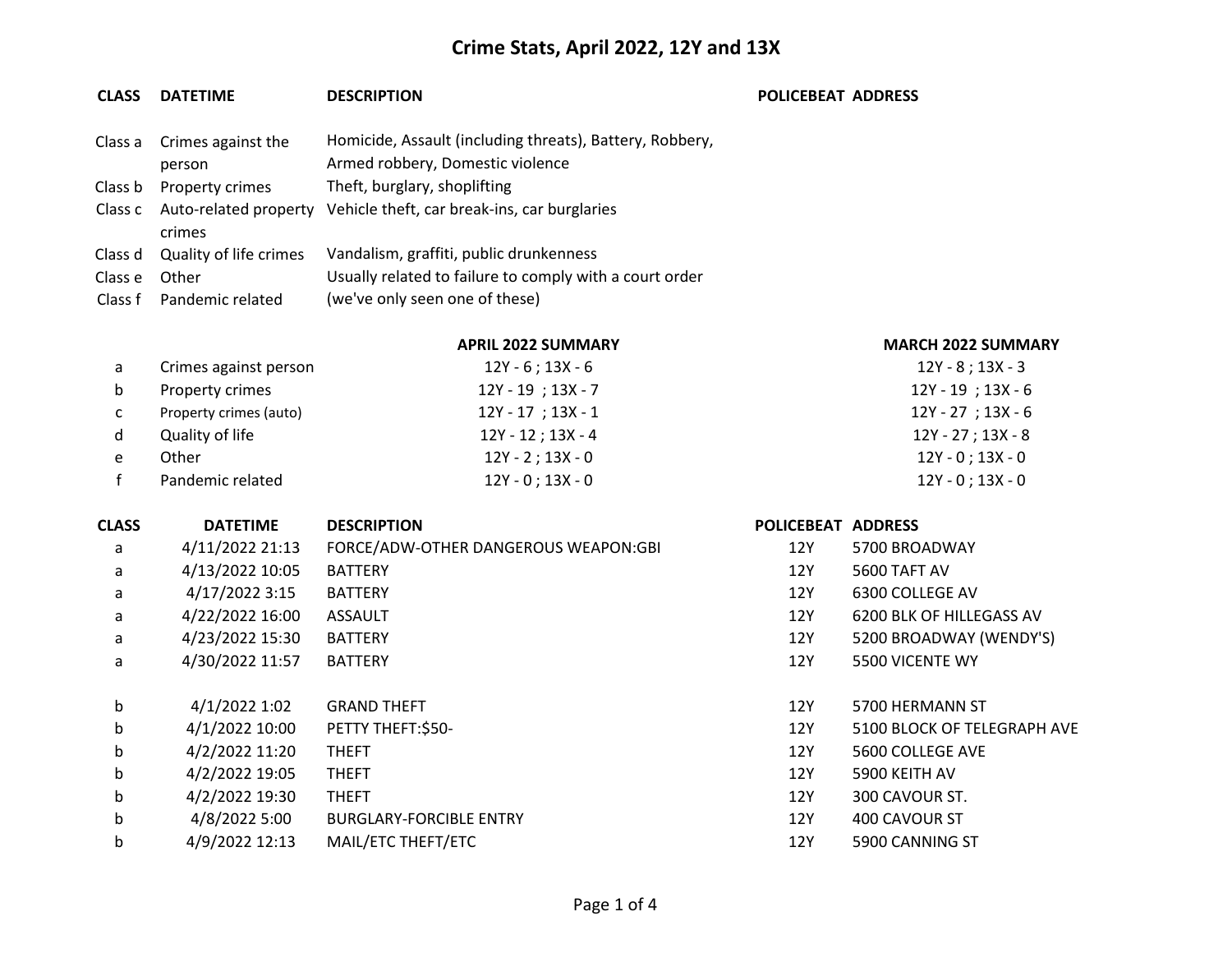| <b>CLASS</b> | <b>DATETIME</b> | <b>DESCRIPTION</b>                    | <b>POLICEBEAT ADDRESS</b> |                         |
|--------------|-----------------|---------------------------------------|---------------------------|-------------------------|
| b            | 4/11/2022 9:45  | <b>GRAND THEFT</b>                    | 12Y                       | 6300 COLLEGE AVE        |
| b            | 4/11/2022 9:55  | <b>BURGLARY-NO FORCE</b>              | 12Y                       | 5300 COLLEGE AVE        |
| b            | 4/11/2022 18:28 | <b>THEFT</b>                          | 12Y                       | 5400 COLLEGE AVE        |
| b            | 4/12/2022 8:00  | <b>BURGLARY-FORCIBLE ENTRY</b>        | 12Y                       | 5200 DESMOND ST         |
| b            | 4/13/2022 20:30 | <b>GRAND THEFT</b>                    | 12Y                       | 5300 COLLEGE AVE        |
| b            | 4/15/2022 12:15 | <b>GRAND THEFT</b>                    | 12Y                       | 400 MCAULEY ST          |
| b            | 4/16/2022 21:45 | <b>THEFT</b>                          | 12Y                       | 5400 VICENTE WY         |
| b            | 4/17/2022 0:50  | TRESPASS: OCCUPY PROPERTY W/O CONSENT | 12Y                       | 100 ROBLE RD            |
| b            | 4/19/2022 17:00 | <b>THEFT</b>                          | 12Y                       | 5600 PRESLEY WAY        |
| b            | 4/22/2022 7:50  | <b>THEFT</b>                          | 12Y                       | 6300 COLLEGE AV         |
| b            | 4/26/2022 18:00 | <b>THEFT</b>                          | 12Y                       | 5400 VICENTE WAY        |
| b            | 4/27/2022 13:02 | <b>THEFT</b>                          | 12Y                       | 300 HEMPHILL PL         |
| $\mathsf{C}$ | 4/1/2022 18:55  | BURGLARY-AUTO                         | 12Y                       | 6000 COLLEGE AVE        |
| $\mathsf{C}$ | 4/6/2022 12:00  | <b>VEHICLE THEFT - AUTO</b>           | 12Y                       | 6000 ROCKWELL ST        |
| С            | 4/6/2022 14:25  | <b>BURGLARY-AUTO</b>                  | 12Y                       | 5500 LAWTON AVE         |
| С            | 4/6/2022 20:04  | <b>BURGLARY-AUTO</b>                  | 12Y                       | 5500 SHAFTER AVE        |
| С            | 4/6/2022 20:13  | BURGLARY-AUTO                         | 12Y                       | 5700 COLLEGE AVE        |
| C            | 4/6/2022 20:50  | BURGLARY-AUTO                         | 12Y                       | 5900 COLLEGE AVE        |
| С            | 4/6/2022 21:00  | <b>BURGLARY-AUTO</b>                  | 12Y                       | 5900 CHABOT ROAD        |
| С            | 4/8/2022 15:02  | BURGLARY-AUTO                         | 12Y                       | 5700 COLLEGE AV         |
| $\mathsf{C}$ | 4/8/2022 19:30  | BURGLARY-AUTO                         | 12Y                       | 5800 COLLEGE AV         |
| С            | 4/9/2022 19:10  | BURGLARY-AUTO                         | 12Y                       | 5700 COLLEGE AVE        |
| $\mathsf{C}$ | 4/9/2022 19:30  | BURGLARY-AUTO                         | 12Y                       | <b>6000 CHABOT ROAD</b> |
| С            | 4/11/2022 5:30  | <b>BURGLARY-AUTO</b>                  | 12Y                       | 6300 COLLEGE AVE        |
| С            | 4/15/2022 18:46 | BURGLARY-AUTO                         | 12Y                       | 5700 OAK GROVE AVE      |
| $\mathsf{C}$ | 4/17/2022 13:30 | <b>BURGLARY-AUTO</b>                  | 12Y                       | 100 MACARTHUR           |
| $\mathsf{C}$ | 4/18/2022 15:00 | <b>VEHICLE THEFT - AUTO</b>           | 12Y                       | 400 55TH ST             |
| С            | 4/20/2022 17:00 | <b>VEHICLE THEFT - AUTO</b>           | 12Y                       | 5600 OCEAN VIEW DR      |
| $\mathsf{C}$ | 4/22/2022 19:30 | <b>BURGLARY-AUTO</b>                  | 12Y                       | 5700 COLLEGE AV         |
| d            | 4/3/2022 16:15  | VANDALISM                             | 12Y                       | 6300 COLLEGE AVE        |
| d            | 4/5/2022 6:08   | VANDALISM                             | 12Y                       | 6300 COLLEGE AVE        |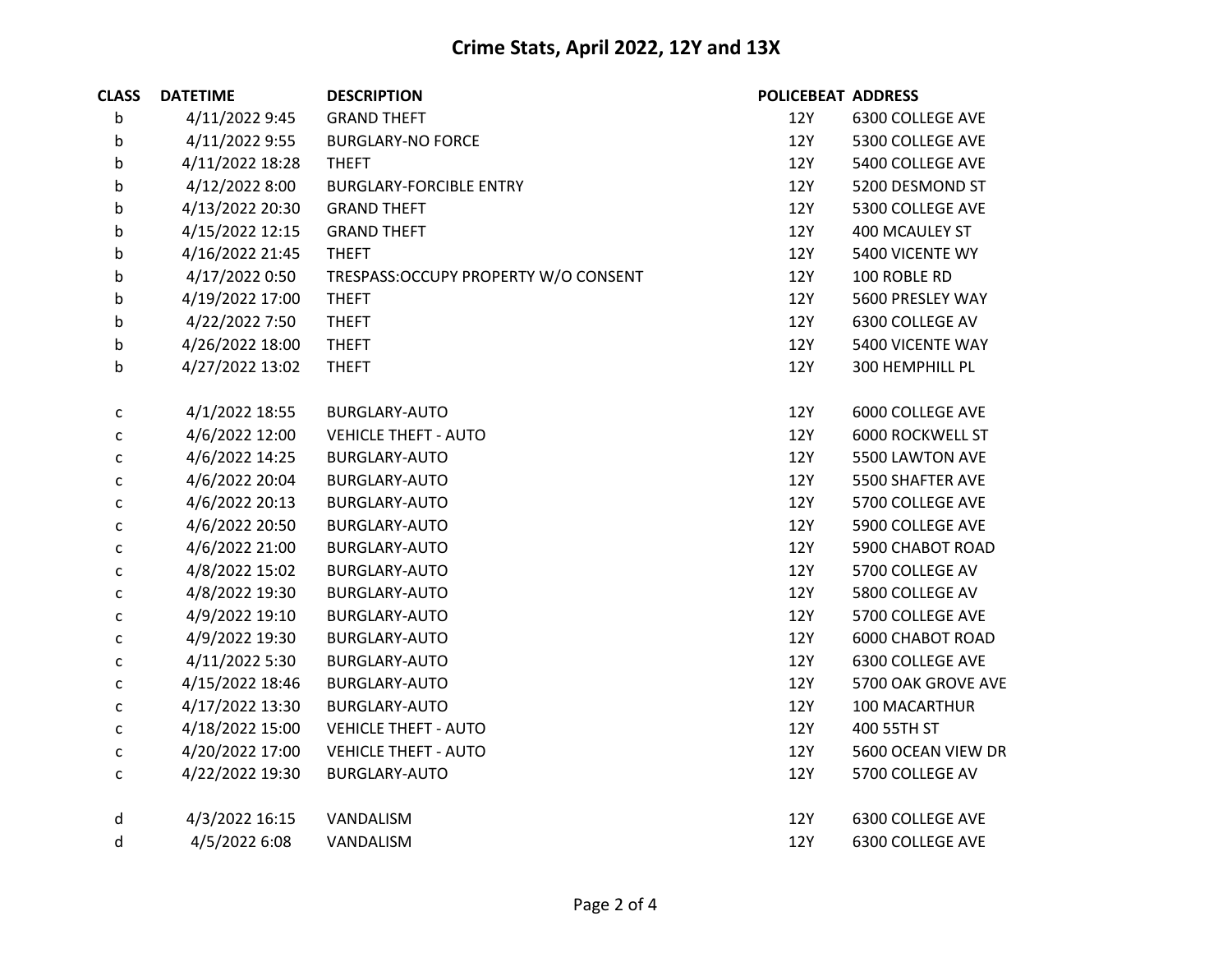| <b>CLASS</b> | <b>DATETIME</b> | <b>DESCRIPTION</b>                              | <b>POLICEBEAT ADDRESS</b> |                         |
|--------------|-----------------|-------------------------------------------------|---------------------------|-------------------------|
| d            | 4/5/2022 9:42   | VANDALISM                                       | 12Y                       | 5200 CLAREMONT AVE      |
| d            | 4/5/2022 18:00  | VANDALISM                                       | 12Y                       | 5700 COLLEGE AVE        |
| d            | 4/5/2022 18:10  | VANDALISM                                       | 12Y                       | 6300 COLLEGE AVE        |
| d            | 4/6/2022 8:00   | VANDALISM                                       | 12Y                       | <b>6000 CHABOT ROAD</b> |
| d            | 4/8/2022 20:15  | VANDALISM                                       | 12Y                       | 6100 HILLEGASS AVE      |
| d            | 4/11/2022 18:00 | VANDALISM                                       | 12Y                       | 5400 COLLEGE AVE        |
| d            | 4/13/2022 20:15 | VANDALISM                                       | <b>12Y</b>                | 5700 COLLEGE AVE        |
| d            | 4/15/2022 4:10  | VANDALISM                                       | 12Y                       | 5700 COLLEGE AVE        |
| d            | 4/15/2022 14:30 | VANDALISM                                       | 12Y                       | 400 65TH ST             |
| d            | 4/22/2022 15:20 | <b>DISTURB THE PEACE</b>                        | 12Y                       | 300 63RD ST             |
| e            | 4/3/2022 2:32   | VIOLATION OF PROBATION-MISD                     | 12Y                       | 6400 COLBY ST           |
| e            | 4/3/2022 2:32   | CONTEMPT OF COURT: VIOLATE PROTECTIVE ORDER/ETC | 12Y                       | 6400 COLBY ST           |
| a            | 4/1/2022 14:40  | ROBBERY-FIREARM                                 | 13X                       | 1900 MOUNTAIN BLVD      |
| a            | 4/15/2022 18:07 | <b>ASSAULT</b>                                  | 13X                       | 200 CLIFTON ST          |
| a            | 4/15/2022 18:07 | <b>BATTERY</b>                                  | 13X                       | 200 CLIFTON ST          |
| a            | 4/22/2022 0:01  | <b>BATTERY</b>                                  | 13X                       | 5200 BROADWAY           |
| a            | 4/27/2022 6:30  | BATTERY:SPOUSE/EX SPOUSE/DATE/ETC               | 13X                       | 200 CLIFTON ST          |
| a            | 4/27/2022 6:30  | WILLFUL CRUELTY TO CHILD                        | 13X                       | 200 CLIFTON ST          |
| b            | 4/3/2022 16:48  | DEFRAUDING AN INN-KEEPER \$950 OR LESS          | 13X                       | 5400 BROADWAY           |
| b            | 4/4/2022 3:26   | <b>BURGLARY-FORCIBLE ENTRY</b>                  | 13X                       | 5700 BUENA VISTA AVE    |
| b            | 4/4/2022 11:00  | <b>FORGERY</b>                                  | 13X                       | 100 BUCKEYE AVE         |
| b            | 4/11/2022 19:00 | <b>THEFT</b>                                    | 13X                       | 6100 BUENA VISTA AV     |
| b            | 4/12/2022 10:30 | <b>BURGLARY-FORCIBLE ENTRY</b>                  | 13X                       | 5200 BROADWAY           |
| b            | 4/18/2022 11:15 | <b>GRAND THEFT</b>                              | 13X                       | 6300 ASPINWAL RD.       |
| b            | 4/18/2022 11:15 | <b>BURGLARY-FORCIBLE ENTRY</b>                  | 13X                       | 6300 ASPINWAL RD.       |
| $\mathsf{C}$ | 4/8/2022 23:00  | <b>BURGLARY-AUTO</b>                            | 13X                       | 24 BUCKEYE AVE          |
| d            | 4/9/2022 12:00  | VANDALISM                                       | 13X                       | 6500 BROADWAY           |
| d            | 4/9/2022 16:55  | VANDALISM                                       | 13X                       | 6500 BROADWAY           |